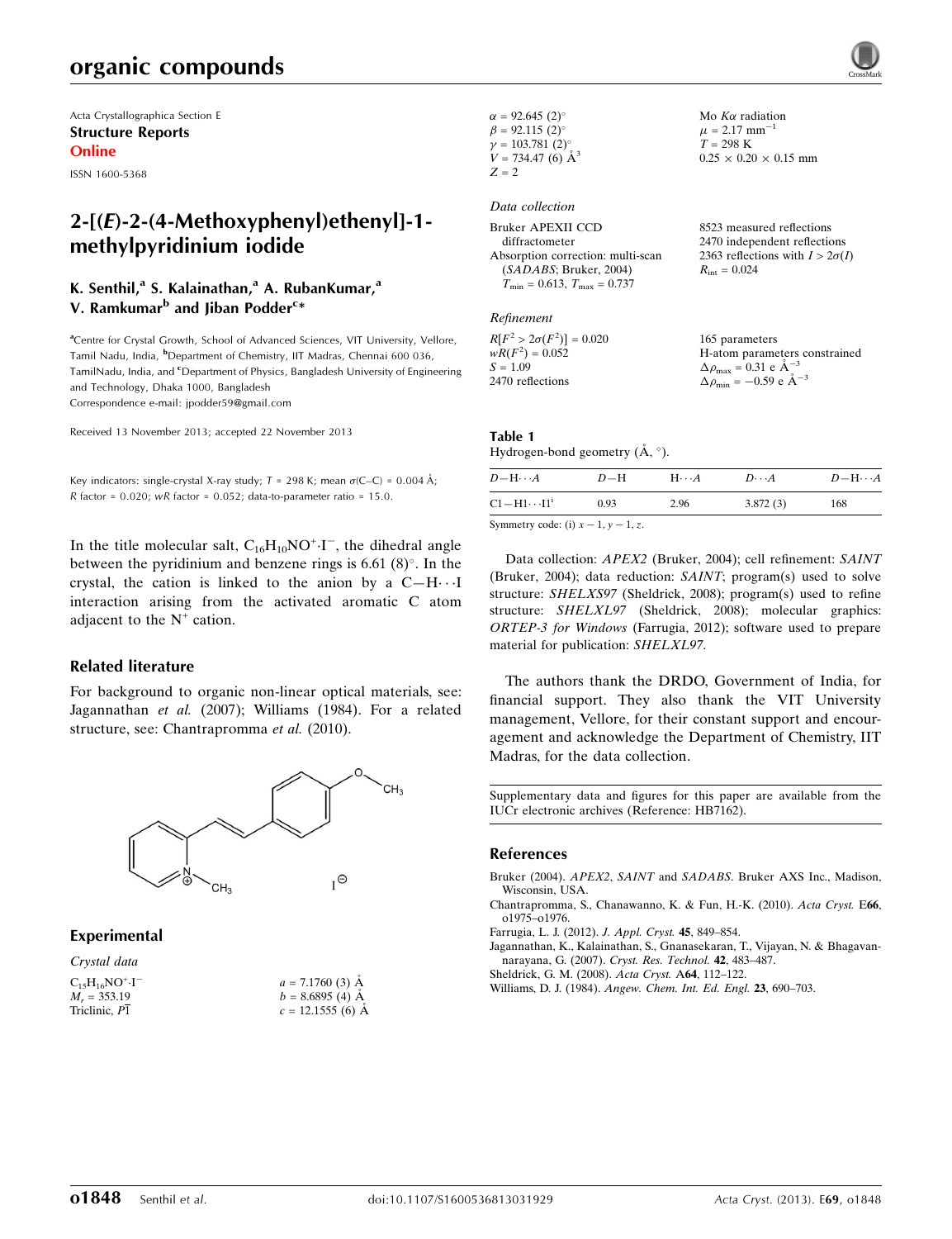# **supporting information**

*Acta Cryst.* (2013). E**69**, o1848 [doi:10.1107/S1600536813031929]

# **2-[(***E***)-2-(4-Methoxyphenyl)ethenyl]-1-methylpyridinium iodide**

## **K. Senthil, S. Kalainathan, A. RubanKumar, V. Ramkumar and Jiban Podder**

### **S1. Comment**

In recent years, the design of new organic nonlinear optical (NLO) materials have been studied (e.g. Jagannathan *et al.*, 2007). As part of our stuies in this area, the title pyridinium derivative compound was synthesized,. It crystallizes in the centrosymmetric Pī triclinic space group, so it does not exhibit second-order nonlinear optical properties (Williams, 1984).

The cation is essentially planar and exist in E configuration. The dihedral angle between the pyridinium and benzene rings is 6.16 (8)°. Bond lengths and angles are comparable with those for closely related structure (Chantrapromma *et al.*, 2010). In the crystal, the cation is linked to the anion by a C—H···I interaction (Table 1).

## **S2. Experimental**

The title compound was prepared by mixing 1:1 molar ratio of solutions of 1,2-dimethylpyridinium iodide (7.052 g, 30 mmol), 4-methoxy benzaldehyde (3.7 ml, 30 mmol) and piperidine (5 drops) in hot methanol (20 ml). The resulting mixture was refluxed at 60°C for 8 h to give yellowish crystalline product, which was filtered off and washed with diethyl ether and dried. Yellow needle-shaped single crystals of the title compound suitable for X-ray structure determination were obtained by recrystallization (three times) from methanol–acetonitrile (1:1) mixture by slow evaporation of the solvent at ambient temperature over several days (m.p. 514–516 K).

### **S3. Refinement**

All hydrogen atoms were fixed geometrically (C—H 0.93–0.98 Å) and refined as riding, with *U*iso(H) = 1.2–1.5 *U*eq(C).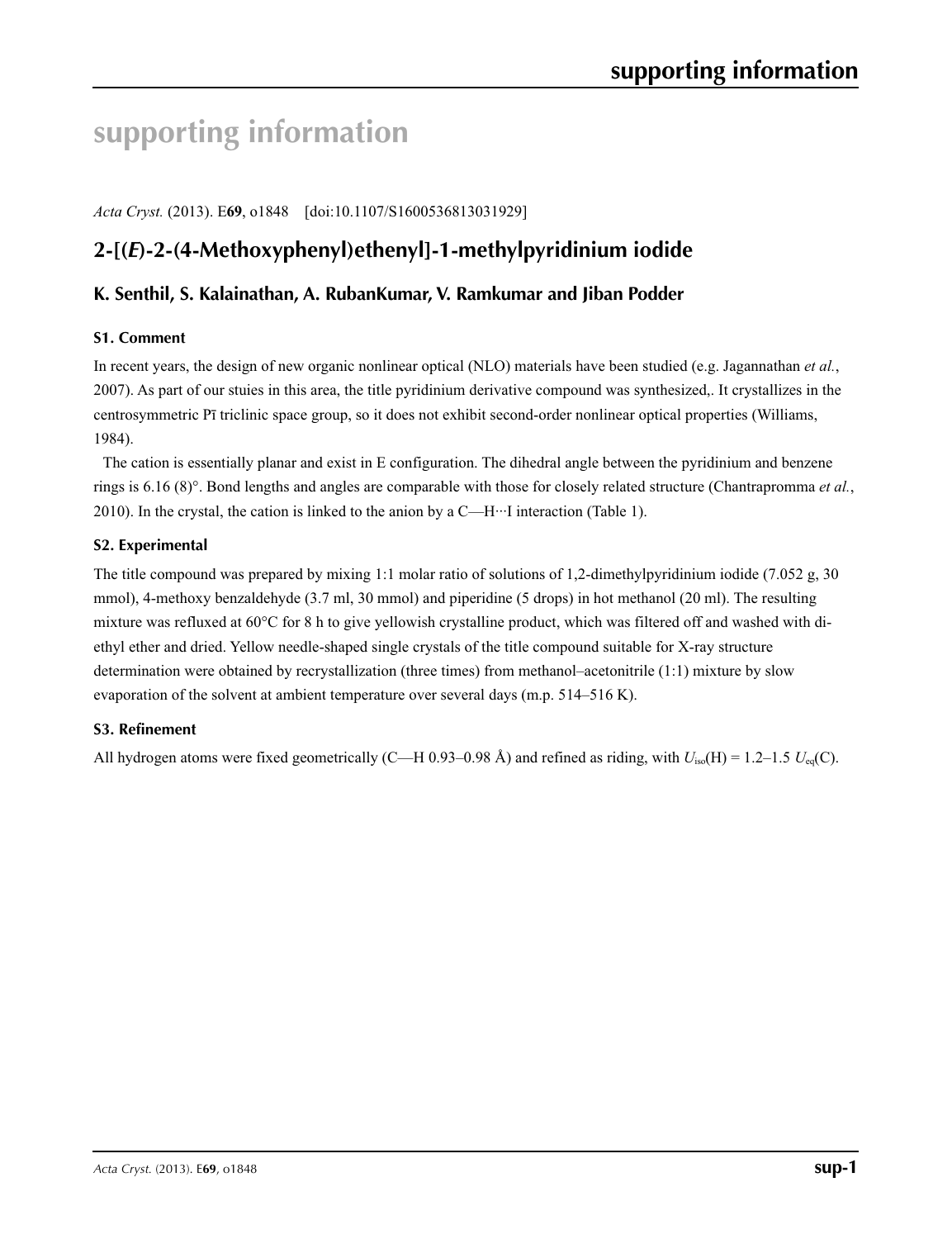



#### **Figure 1**

*ORTEP* of the molecule with atoms represented as 30% probability ellipsoids.

#### **2-[(***E***)-2-(4-Methoxyphenyl)ethenyl]-1-methylpyridinium iodide**

*Crystal data*

 $C_{15}H_{16}NO^{+}\cdot I^{-}$  $M_r = 353.19$ Triclinic, *P*1 Hall symbol: -P 1  $a = 7.1760(3)$  Å  $b = 8.6895(4)$  Å  $c = 12.1555(6)$  Å  $\alpha$  = 92.645 (2)<sup>°</sup>  $\beta$  = 92.115 (2)<sup>o</sup>  $\gamma = 103.781(2)$ °  $V = 734.47(6)$  Å<sup>3</sup>

*Data collection*

Bruker APEXII CCD diffractometer Radiation source: fine-focus sealed tube Graphite monochromator phi and *ω* scans Absorption correction: multi-scan (*SADABS*; Bruker, 2004)  $T_{\text{min}} = 0.613$ ,  $T_{\text{max}} = 0.737$ 

#### *Refinement*

Refinement on *F*<sup>2</sup> Least-squares matrix: full *R*[ $F^2 > 2\sigma(F^2)$ ] = 0.020  $wR(F^2) = 0.052$  $S = 1.09$ 2470 reflections 165 parameters 0 restraints

*Z* = 2  $F(000) = 348$  $D_x = 1.597$  Mg m<sup>-3</sup> Mo *Kα* radiation, *λ* = 0.71073 Å Cell parameters from 8234 reflections  $\theta = 2.4 - 28.4^{\circ}$  $\mu$  = 2.17 mm<sup>-1</sup> *T* = 298 K Slab, yellow  $0.25 \times 0.20 \times 0.15$  mm

8523 measured reflections 2470 independent reflections 2363 reflections with  $I > 2\sigma(I)$  $R_{\text{int}} = 0.024$  $\theta_{\text{max}} = 25.0^{\circ}, \theta_{\text{min}} = 1.7^{\circ}$ *h* = −8→6  $k = -10 \rightarrow 10$  $l = -12 \rightarrow 14$ 

Primary atom site location: structure-invariant direct methods Secondary atom site location: difference Fourier map Hydrogen site location: inferred from neighbouring sites H-atom parameters constrained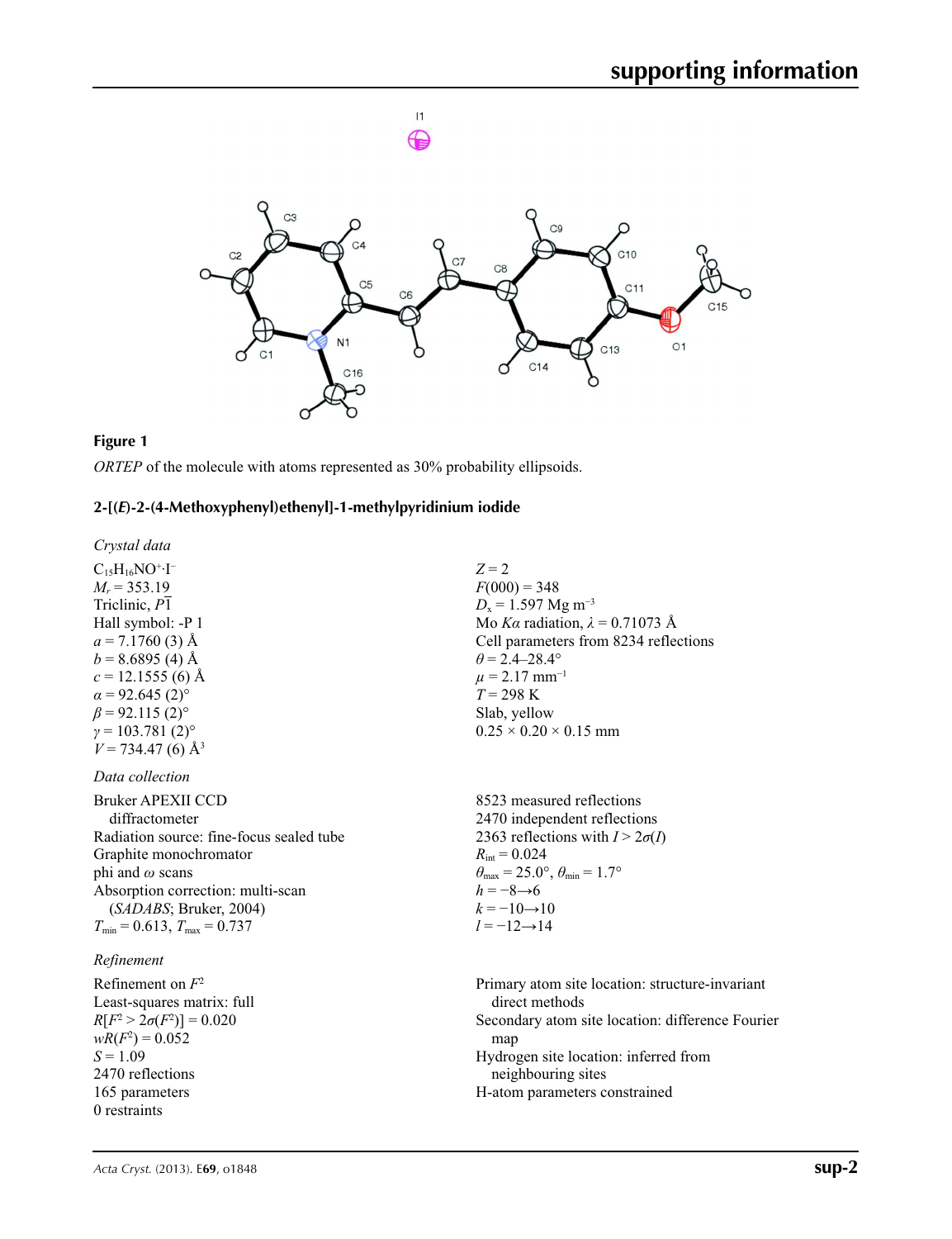$w = 1/[\sigma^2 (F_o^2) + (0.0211P)^2 + 0.414P]$ where  $P = (F_o^2 + 2F_c^2)/3$  $(\Delta/\sigma)_{\text{max}} = 0.001$  $Δρ<sub>max</sub> = 0.31 e Å<sup>-3</sup>$ 

Δ*ρ*min = −0.59 e Å−3 Extinction correction: *SHELXL97* (Sheldrick, 2008), Fc\* =kFc[1+0.001xFc2 *λ*3 /sin(2*θ*)]-1/4 Extinction coefficient: 0.0288 (14)

### *Special details*

**Geometry**. All e.s.d.'s (except the e.s.d. in the dihedral angle between two l.s. planes) are estimated using the full covariance matrix. The cell e.s.d.'s are taken into account individually in the estimation of e.s.d.'s in distances, angles and torsion angles; correlations between e.s.d.'s in cell parameters are only used when they are defined by crystal symmetry. An approximate (isotropic) treatment of cell e.s.d.'s is used for estimating e.s.d.'s involving l.s. planes.

**Refinement**. Refinement of  $F^2$  against ALL reflections. The weighted *R*-factor  $wR$  and goodness of fit *S* are based on  $F^2$ , conventional *R*-factors *R* are based on *F*, with *F* set to zero for negative  $F^2$ . The threshold expression of  $F^2 > \sigma(F^2)$  is used only for calculating *R*-factors(gt) *etc*. and is not relevant to the choice of reflections for refinement. *R*-factors based on *F*<sup>2</sup> are statistically about twice as large as those based on *F*, and *R*- factors based on ALL data will be even larger.

|                   | $\boldsymbol{\chi}$ | $\mathcal{Y}$ | $\boldsymbol{Z}$ | $U_{\rm iso}*/U_{\rm eq}$ |  |
|-------------------|---------------------|---------------|------------------|---------------------------|--|
| C1                | $-0.1445(4)$        | 0.0480(3)     | 0.8878(2)        | 0.0494(6)                 |  |
| H1                | $-0.2582$           | $-0.0296$     | 0.8742           | $0.059*$                  |  |
| C <sub>2</sub>    | $-0.1376(4)$        | 0.1673(3)     | 0.9651(2)        | 0.0560(7)                 |  |
| H2                | $-0.2451$           | 0.1722        | 1.0043           | $0.067*$                  |  |
| C <sub>3</sub>    | 0.0321(5)           | 0.2809(3)     | 0.9843(2)        | 0.0598(7)                 |  |
| H <sub>3</sub>    | 0.0397              | 0.3633        | 1.0372           | $0.072*$                  |  |
| C <sub>4</sub>    | 0.1896(4)           | 0.2736(3)     | 0.9260(2)        | 0.0537(6)                 |  |
| H <sub>4</sub>    | 0.3039              | 0.3503        | 0.9400           | $0.064*$                  |  |
| C <sub>5</sub>    | 0.1799(4)           | 0.1513(3)     | 0.84555(19)      | 0.0419(5)                 |  |
| C6                | 0.3386(4)           | 0.1382(3)     | 0.7790(2)        | 0.0468(6)                 |  |
| H <sub>6</sub>    | 0.3297              | 0.0432        | 0.7383           | $0.056*$                  |  |
| C7                | 0.4961(4)           | 0.2531(3)     | 0.7722(2)        | 0.0460(5)                 |  |
| H7                | 0.5055              | 0.3449        | 0.8167           | $0.055*$                  |  |
| C8                | 0.6550(3)           | 0.2503(3)     | 0.7027(2)        | 0.0422(5)                 |  |
| C9                | 0.8189(4)           | 0.3743(3)     | 0.7121(2)        | 0.0497(6)                 |  |
| H9                | 0.8233              | 0.4583        | 0.7632           | $0.060*$                  |  |
| C10               | 0.9754(4)           | 0.3779(3)     | 0.6488(2)        | 0.0497(6)                 |  |
| H10               | 1.0838              | 0.4618        | 0.6580           | $0.060*$                  |  |
| C11               | 0.9687(4)           | 0.2554(3)     | 0.5718(2)        | 0.0497(6)                 |  |
| C13               | 0.8062(4)           | 0.1296(3)     | 0.5607(3)        | 0.0622(7)                 |  |
| H13               | 0.8019              | 0.0465        | 0.5088           | $0.075*$                  |  |
| C14               | 0.6536(4)           | 0.1264(3)     | 0.6246(2)        | 0.0549(6)                 |  |
| H14               | 0.5470              | 0.0408        | 0.6163           | $0.066*$                  |  |
| C15               | 1.2825(4)           | 0.3695(4)     | 0.5113(3)        | 0.0652(8)                 |  |
| H15A              | 1.2501              | 0.4670        | 0.4943           | $0.098*$                  |  |
| H15B              | 1.3708              | 0.3459        | 0.4594           | $0.098*$                  |  |
| H <sub>15</sub> C | 1.3410              | 0.3800        | 0.5845           | $0.098*$                  |  |
| C16               | $-0.0104(4)$        | $-0.0956(3)$  | 0.7487(2)        | 0.0561(7)                 |  |
| <b>H16A</b>       | $-0.1383$           | $-0.1617$     | 0.7491           | $0.084*$                  |  |
| H16B              | 0.0805              | $-0.1563$     | 0.7676           | $0.084*$                  |  |
| H16C              | 0.0128              | $-0.0567$     | 0.6766           | $0.084*$                  |  |

*Fractional atomic coordinates and isotropic or equivalent isotropic displacement parameters (Å<sup>2</sup>)*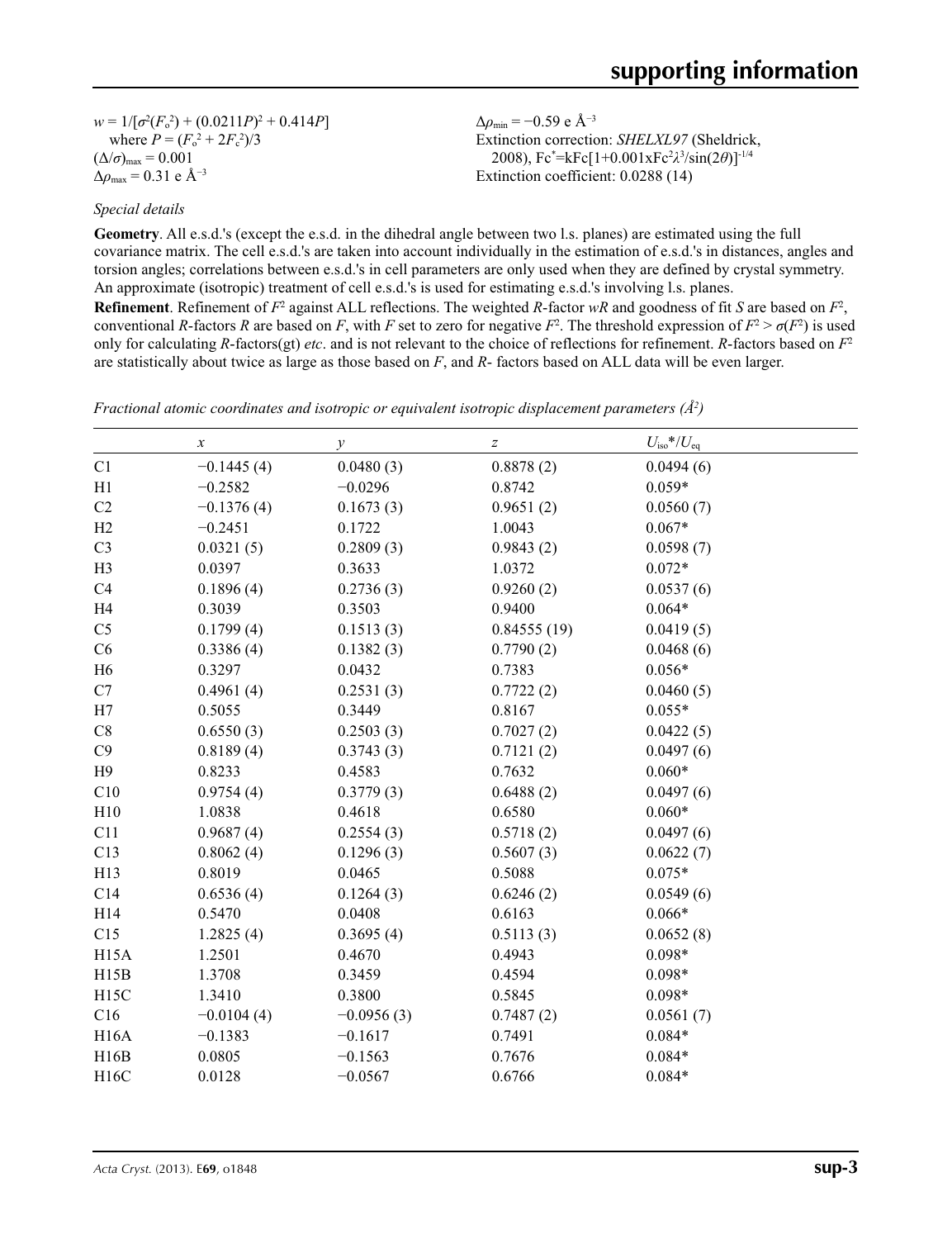# **supporting information**

| $\rm N1$ | 0.0107(3)  | 0.0400(2)    | 0.83019(16)  | 0.0409(4)   |
|----------|------------|--------------|--------------|-------------|
| O1       | 1.1126(3)  | 0.2441(3)    | 0.50511(19)  | 0.0726(6)   |
|          | 0.43035(2) | 0.689767(18) | 0.803640(16) | 0.05847(11) |

*Atomic displacement parameters (Å2 )*

|                | $U^{11}$    | $L^{22}$    | $\mathcal{L}^{\beta 3}$ | $U^{12}$   | $U^{13}$      | $U^{23}$      |
|----------------|-------------|-------------|-------------------------|------------|---------------|---------------|
| C1             | 0.0449(13)  | 0.0580(14)  | 0.0471(14)              | 0.0149(11) | 0.0023(11)    | 0.0090(11)    |
| C <sub>2</sub> | 0.0638(17)  | 0.0679(16)  | 0.0428(14)              | 0.0267(14) | 0.0105(12)    | 0.0086(12)    |
| C <sub>3</sub> | 0.085(2)    | 0.0533(15)  | 0.0434(14)              | 0.0208(14) | 0.0134(14)    | 0.0002(11)    |
| C <sub>4</sub> | 0.0653(16)  | 0.0454(13)  | 0.0461(14)              | 0.0048(12) | 0.0071(12)    | 0.0004(11)    |
| C <sub>5</sub> | 0.0502(13)  | 0.0407(11)  | 0.0355(12)              | 0.0111(10) | 0.0015(10)    | 0.0082(9)     |
| C <sub>6</sub> | 0.0512(14)  | 0.0437(12)  | 0.0445(13)              | 0.0096(11) | 0.0032(11)    | $-0.0003(10)$ |
| C7             | 0.0524(14)  | 0.0402(12)  | 0.0460(14)              | 0.0123(10) | 0.0012(11)    | 0.0025(10)    |
| C8             | 0.0435(12)  | 0.0410(11)  | 0.0425(13)              | 0.0114(10) | $-0.0032(10)$ | 0.0045(9)     |
| C9             | 0.0563(15)  | 0.0415(12)  | 0.0475(14)              | 0.0053(11) | 0.0016(12)    | $-0.0025(10)$ |
| C10            | 0.0460(13)  | 0.0471(13)  | 0.0510(15)              | 0.0022(10) | $-0.0012(11)$ | 0.0014(11)    |
| C11            | 0.0401(13)  | 0.0570(14)  | 0.0507(15)              | 0.0100(11) | $-0.0010(11)$ | $-0.0012(11)$ |
| C13            | 0.0506(15)  | 0.0616(16)  | 0.0677(19)              | 0.0053(13) | 0.0024(13)    | $-0.0226(14)$ |
| C14            | 0.0422(13)  | 0.0537(14)  | 0.0620(17)              | 0.0012(11) | $-0.0002(12)$ | $-0.0104(12)$ |
| C15            | 0.0443(15)  | 0.0802(19)  | 0.0671(19)              | 0.0053(14) | 0.0059(13)    | 0.0111(15)    |
| C16            | 0.0487(14)  | 0.0548(14)  | 0.0596(17)              | 0.0057(12) | 0.0012(12)    | $-0.0122(12)$ |
| N1             | 0.0442(11)  | 0.0444(10)  | 0.0349(10)              | 0.0125(8)  | $-0.0016(8)$  | 0.0045(8)     |
| O <sub>1</sub> | 0.0491(11)  | 0.0816(14)  | 0.0795(15)              | 0.0041(10) | 0.0153(10)    | $-0.0219(11)$ |
| $_{\rm I1}$    | 0.04875(13) | 0.04564(12) | 0.07815(17)             | 0.00721(8) | 0.00877(9)    | $-0.00920(8)$ |

*Geometric parameters (Å, º)*

| $Cl - N1$  | 1.351(3) | $C9 - C10$        | 1.380(4) |
|------------|----------|-------------------|----------|
| $C1-C2$    | 1.357(4) | $C9 - H9$         | 0.9300   |
| $Cl-H1$    | 0.9300   | $C10 - C11$       | 1.375(4) |
| $C2-C3$    | 1.377(4) | $C10 - H10$       | 0.9300   |
| $C2-H2$    | 0.9300   | $C11 - O1$        | 1.355(3) |
| $C3-C4$    | 1.369(4) | $C11 - C13$       | 1.393(4) |
| $C3-H3$    | 0.9300   | $C13 - C14$       | 1.362(4) |
| $C4 - C5$  | 1.397(4) | $C13 - H13$       | 0.9300   |
| $C4 - H4$  | 0.9300   | $C14 - H14$       | 0.9300   |
| $C5 - N1$  | 1.361(3) | $C15 - 01$        | 1.426(3) |
| $C5-C6$    | 1.445(3) | $C15 - H15A$      | 0.9600   |
| $C6-C7$    | 1.326(4) | $C15 - H15B$      | 0.9600   |
| $C6 - H6$  | 0.9300   | $C15 - H15C$      | 0.9600   |
| $C7-C8$    | 1.448(4) | $C16 - N1$        | 1.479(3) |
| $C7 - H7$  | 0.9300   | $C16 - H16A$      | 0.9600   |
| $C8-C9$    | 1.390(3) | $C16 - H16B$      | 0.9600   |
| $C8 - C14$ | 1.400(4) | $C16 - H16C$      | 0.9600   |
| $N1-C1-C2$ | 121.2(2) | $C11 - C10 - H10$ | 120.5    |
| $N1-C1-H1$ | 119.4    | $C9 - C10 - H10$  | 120.5    |
|            |          |                   |          |